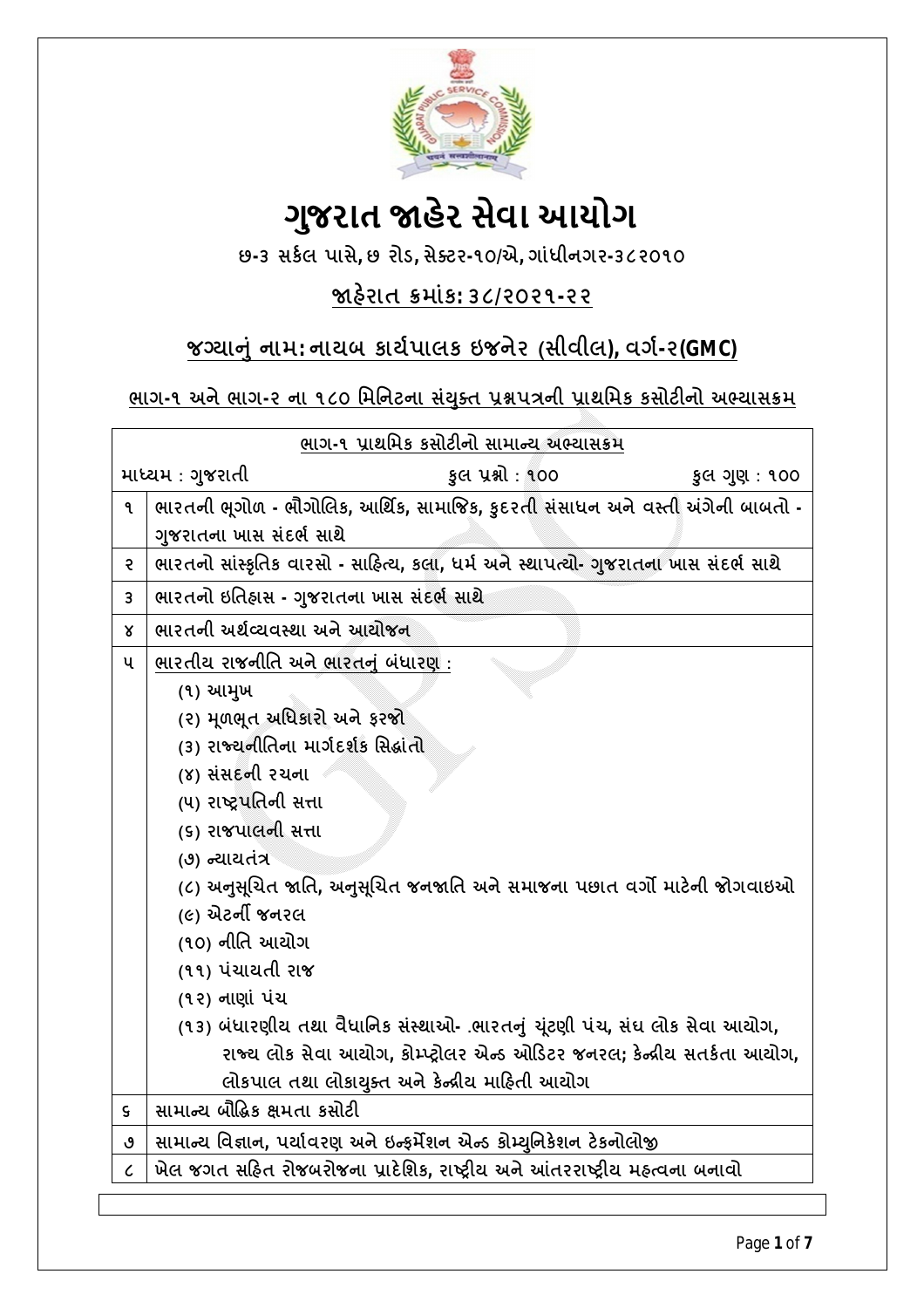# **Part-1 Syllabus of Preliminary Test Advt. No.38/2021-22**

**Post: Deputy Executive Engineer (Civil), Class-2 (GMC)**

|                | Questions – 100<br>Medium: Gujarati<br><b>Total Marks-100</b>                  |  |  |  |  |
|----------------|--------------------------------------------------------------------------------|--|--|--|--|
| $\mathbf{1}$   | Geography of India-Physical, Economic, Social, Natural Resources and           |  |  |  |  |
|                | population related topics- with special reference to Gujarat                   |  |  |  |  |
| $\overline{2}$ | Cultural heritage of India-Literature, Art, Religion and Architecture- with    |  |  |  |  |
|                | special reference to Gujarat                                                   |  |  |  |  |
| 3              | History of India with special reference to Gujarat                             |  |  |  |  |
| $\overline{4}$ | Indian Economy and Planning                                                    |  |  |  |  |
|                | Indian Polity and the Constitution of India:                                   |  |  |  |  |
| 5              | 1. Preamble                                                                    |  |  |  |  |
|                | 2. Fundamental Rights and Fundamental Duties                                   |  |  |  |  |
|                | 3. Directive Principles of State Policy                                        |  |  |  |  |
|                | 4. Composition of Parliament                                                   |  |  |  |  |
|                | 5. Powers of the President of India                                            |  |  |  |  |
|                | 6. Powers of Governor                                                          |  |  |  |  |
|                | 7. Judiciary                                                                   |  |  |  |  |
|                | 8. Provisions for Scheduled Castes, Scheduled Tribes and backward              |  |  |  |  |
|                | classes of the society                                                         |  |  |  |  |
|                | 9. Attorney General                                                            |  |  |  |  |
|                | 10.NITI Aayog                                                                  |  |  |  |  |
|                | 11. Panchayati Raj Institutions                                                |  |  |  |  |
|                | 12. Finance Commission                                                         |  |  |  |  |
|                | 13. Constitutional and Statutory Bodies: Election Commission of India,         |  |  |  |  |
|                | Union Public Service Commission, State Public Service Commission,              |  |  |  |  |
|                | Comptroller and Auditor General; Central Vigilance Commission,                 |  |  |  |  |
|                | Lokpal and Lokayukta, Central Information Commission                           |  |  |  |  |
| 6              | <b>General Mental Ability</b>                                                  |  |  |  |  |
| $\overline{7}$ | Science, Environment<br>Information<br>$\&$<br>and<br>Communication<br>General |  |  |  |  |
|                | Technology                                                                     |  |  |  |  |
| 8              | Daily events of Regional, National and International Importance including      |  |  |  |  |
|                | <b>Sports</b>                                                                  |  |  |  |  |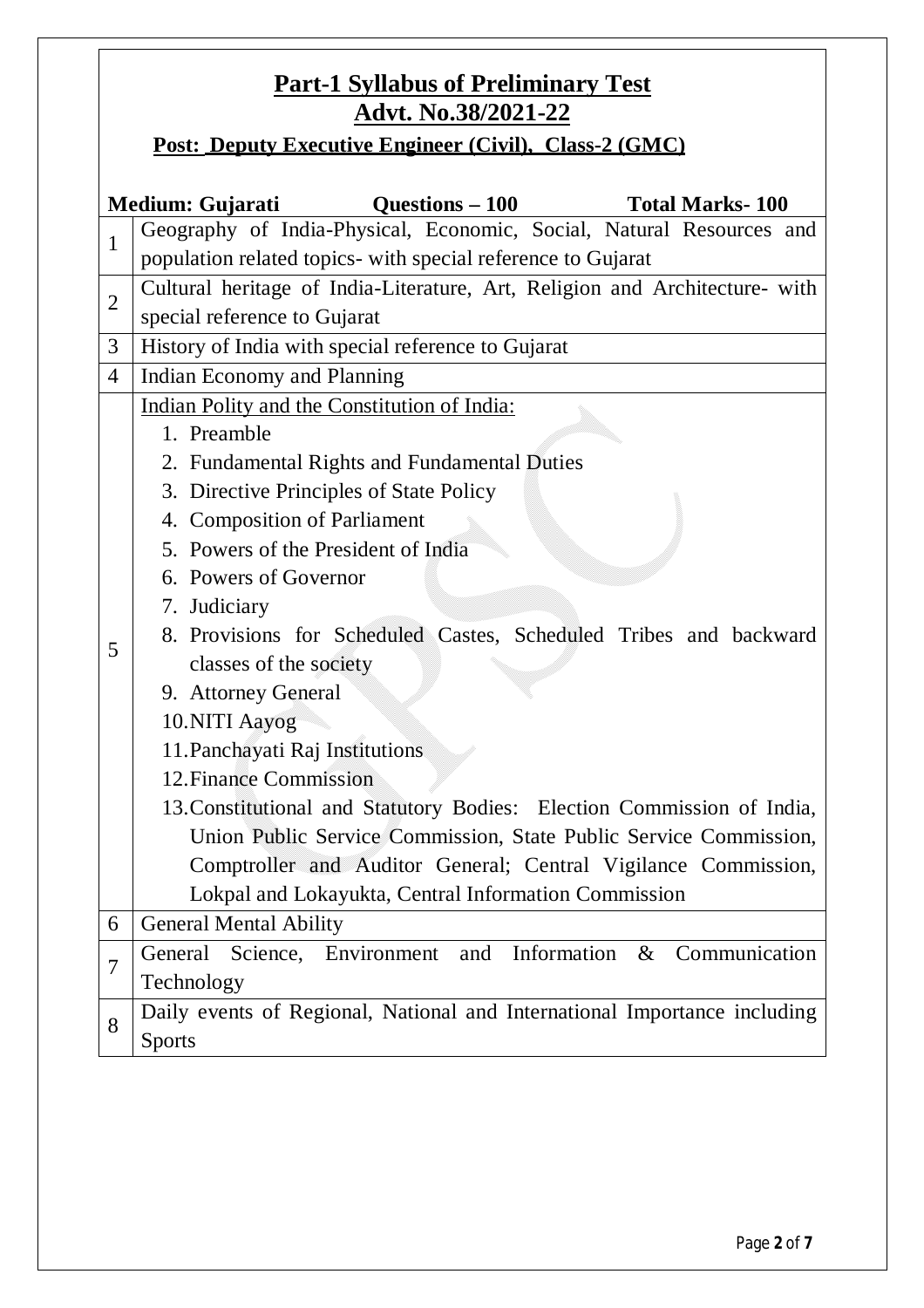# **Part-2 Syllabus of Concerned Subject for Preliminary Test Advt. No.38/2021-22**

**Post: Deputy Executive Engineer (Civil), Class-2 (GMC)**

| $Marks - 200$ | Questions – 200 | Medium - English |
|---------------|-----------------|------------------|
|---------------|-----------------|------------------|

# **1. Building Materials:**

Stone, Lime, Glass, Plastics, Steel, FRP, Ceramics, Aluminum, Fly Ash, Basic Admixtures, Timber, Bricks and Aggregates: Classification, properties and selection criteria; Cement: Types, Composition, Properties, Uses, Specifications and various Tests; Lime & Cement Mortars and Concrete: Properties and various Tests; Design of Concrete Mixes: Proportioning of aggregates and methods of mix design.

# **2. Solid Mechanics:**

Elastic constants, Stress, plane stress, Strains, plane strain, Mohr's circle of stress and strain, Elastic theories of failure, Principal Stresses, Bending, Shear and Torsion.

# **3. Structural Analysis:**

Basics of strength of materials, Types of stresses and strains, Bending moments and shear force, concept of bending and shear stresses; Analysis of determinate and indeterminate structures; Trusses, beams, plane frames; Rolling loads, Influence Lines, Unit load method & other methods; Free and Forced vibrations of single degree and multi degree freedom system; Suspended Cables; Concepts and use of Computer Aided Design.

# **4. Design of Steel Structures:**

Principles of Working Stress methods, Design of tension and compression members, Design of beams and beam column connections, built-up sections, Girders, Industrial roofs, Principles of Ultimate load design.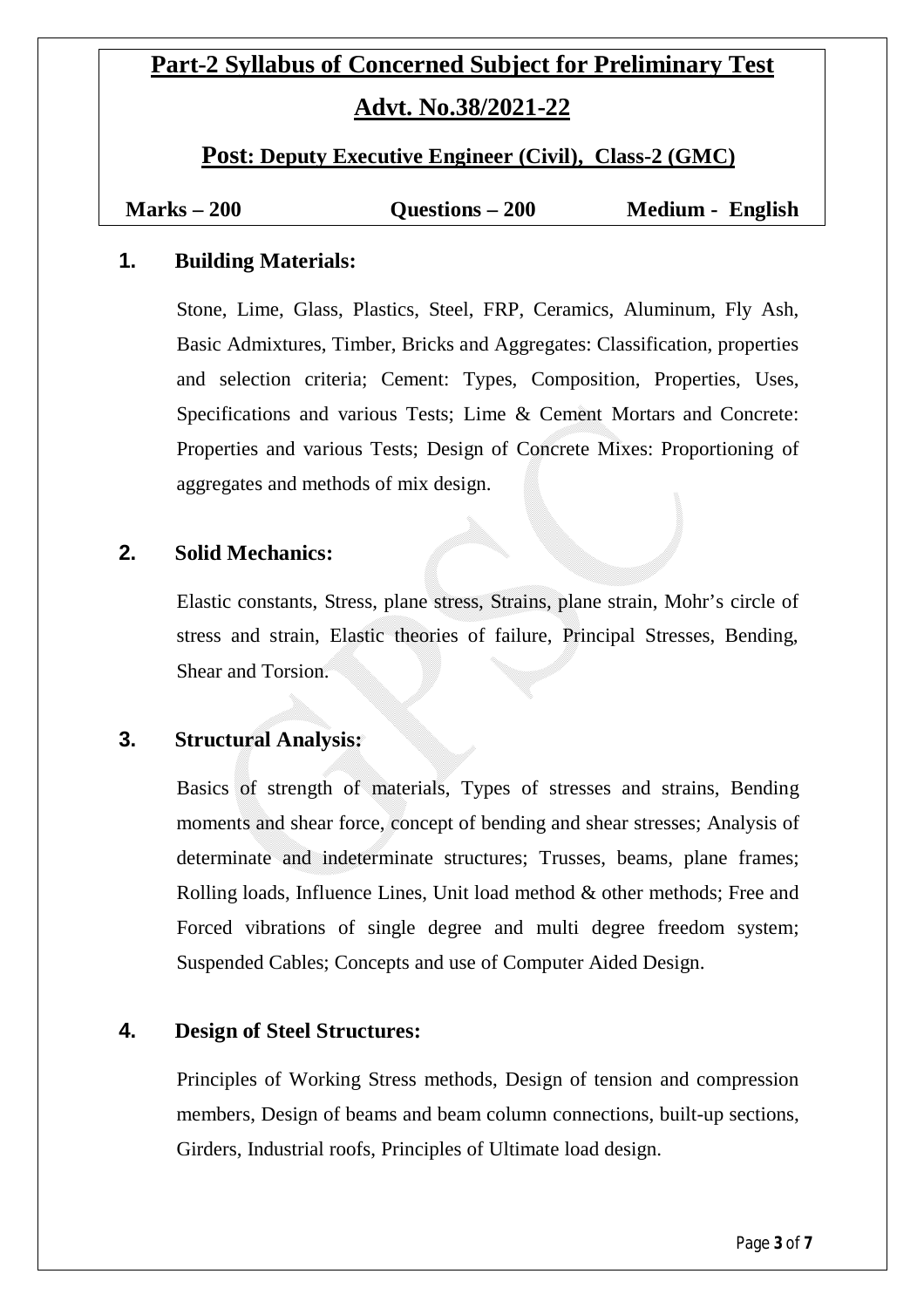# **5. Design of Concrete and Masonry structures:**

Limit state design for bending, shear, axial compression and combined forces; Design of beams, Slabs, Lintels, Foundations, Retaining walls, Tanks, Staircases; Principles of pre- stressed concrete design including materials and methods; Earthquake resistant design of structures; Design of Masonry Structure.

# **6. Construction Practice, Planning and Management:**

Construction - Planning, Equipment, Site investigation and Management including Estimation with latest project management tools and network analysis for different Types of works; Analysis of Rates of various types of works; Tendering Process and Contract Management, Quality Control, Productivity, Operation Cost; Land acquisition; Labour safety and welfare.

# **7. Building Construction:**

Brick and stone masonry walls, types of masonry, cavity walls, reinforced brickwork, building services, detailing of floors, roofs, ceilings, stairs, doors and windows, finishing, formwork, ground water control techniques , cofferdams, functional planning of building, orientations of buildings, low cost housings.

# **8. Flow of Fluids, Hydraulic Machines and Hydro Power:**

# **(a) Fluid Mechanics, Open Channel Flow, Pipe Flow:**

Fluid properties; Dimensional Analysis and Modeling; Fluid dynamics including flow kinematics and measurements; Flow net; Viscosity, Boundary layer and control, Drag, Lift, Principles in open channel flow, Flow controls. Hydraulic jump; Surges; Pipe networks.

#### **(b) Hydraulic Machines and Hydro power:**

Various pumps, Air vessels, Hydraulic turbines – types, classifications  $\&$ performance parameters; Power house – classification and layout, storage, pondage, control of supply.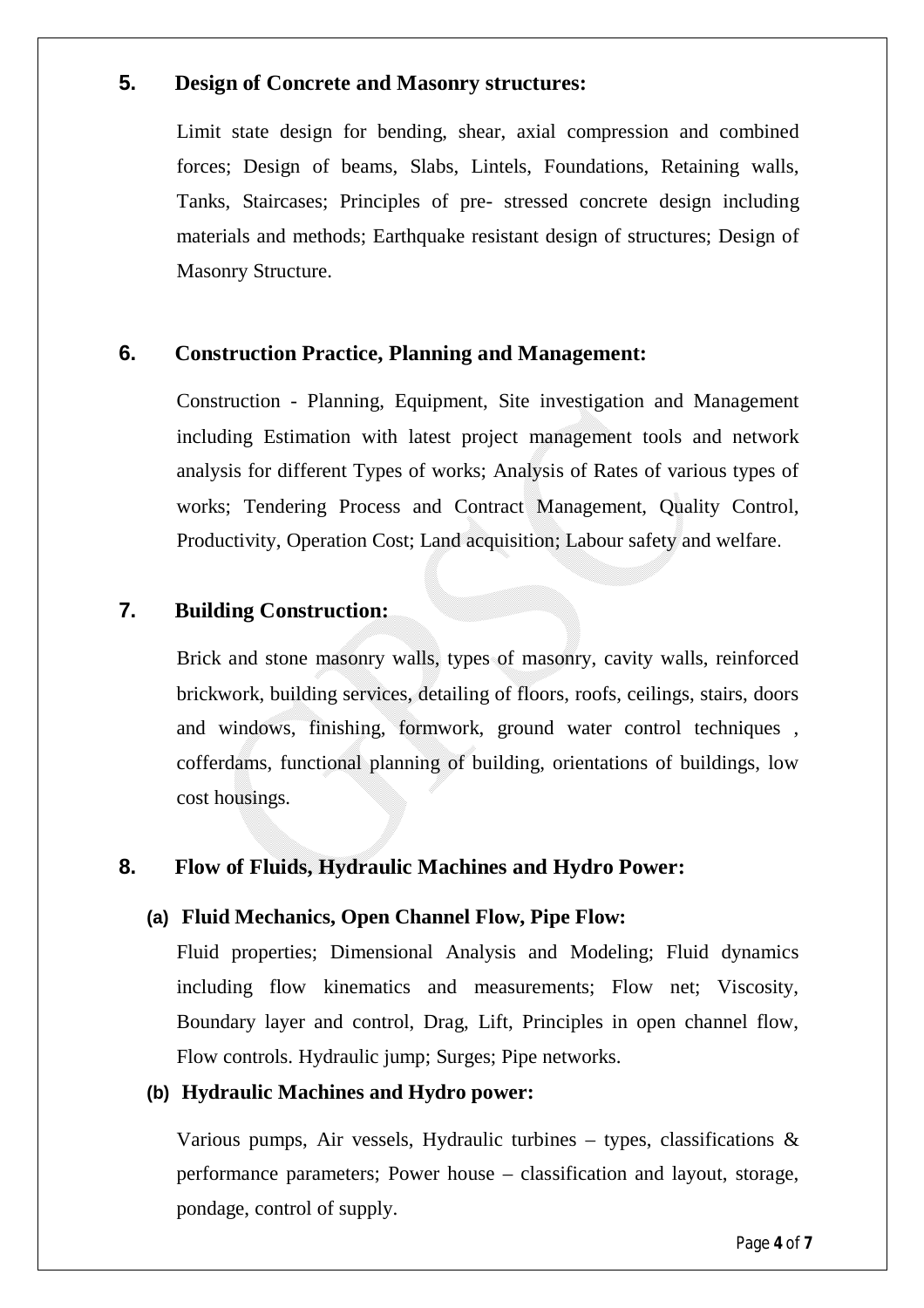# **9. Hydrology and Water Resources Engineering:**

Hydrological cycle, Ground water hydrology, Well hydrology and related data analysis; Streams and their gauging; River morphology; Flood, drought and their management; Capacity of Reservoirs.

Water Resources Engineering : Multipurpose uses of Water, River basins and their potential; Irrigation systems, water demand assessment; Resources - storages and their yields; Water logging, canal and drainage design, Gravity dams, falls, weirs, Energy dissipaters, barrage Distribution works, Cross drainage works and head-works and their design; Concepts in canal design, construction & maintenance; River training, measurement and analysis of rainfall.

# **10. Environmental Engineering:**

# **(a) Water Supply Engineering:**

Sources, Estimation, quality standards and testing of water and their treatment; Rural, Institutional and industrial water supply; Physical, chemical and biological characteristics and sources of water, Pollutants in water and its effects, Estimation of water demand; Drinking water Standards, Water Treatment Plants, Water distribution networks.

# **(b) Waste Water Engineering:**

Planning & design of domestic waste water, sewage collection and disposal; Plumbing Systems. Components and layout of sewerage system; Planning & design of Domestic Waste-water disposal system; Sludge management including treatment, disposal and re-use of treated effluents; Industrial waste waters and Effluent Treatment Plants including institutional and industrial sewage management.

# **(c) Solid Waste Management:**

Sources & classification of solid wastes along with planning & design of its management system; Disposal system, Beneficial aspects of wastes and Utilization by Civil Engineers.

**(d) Air, Noise pollution and Ecology:** Concepts & general methodology.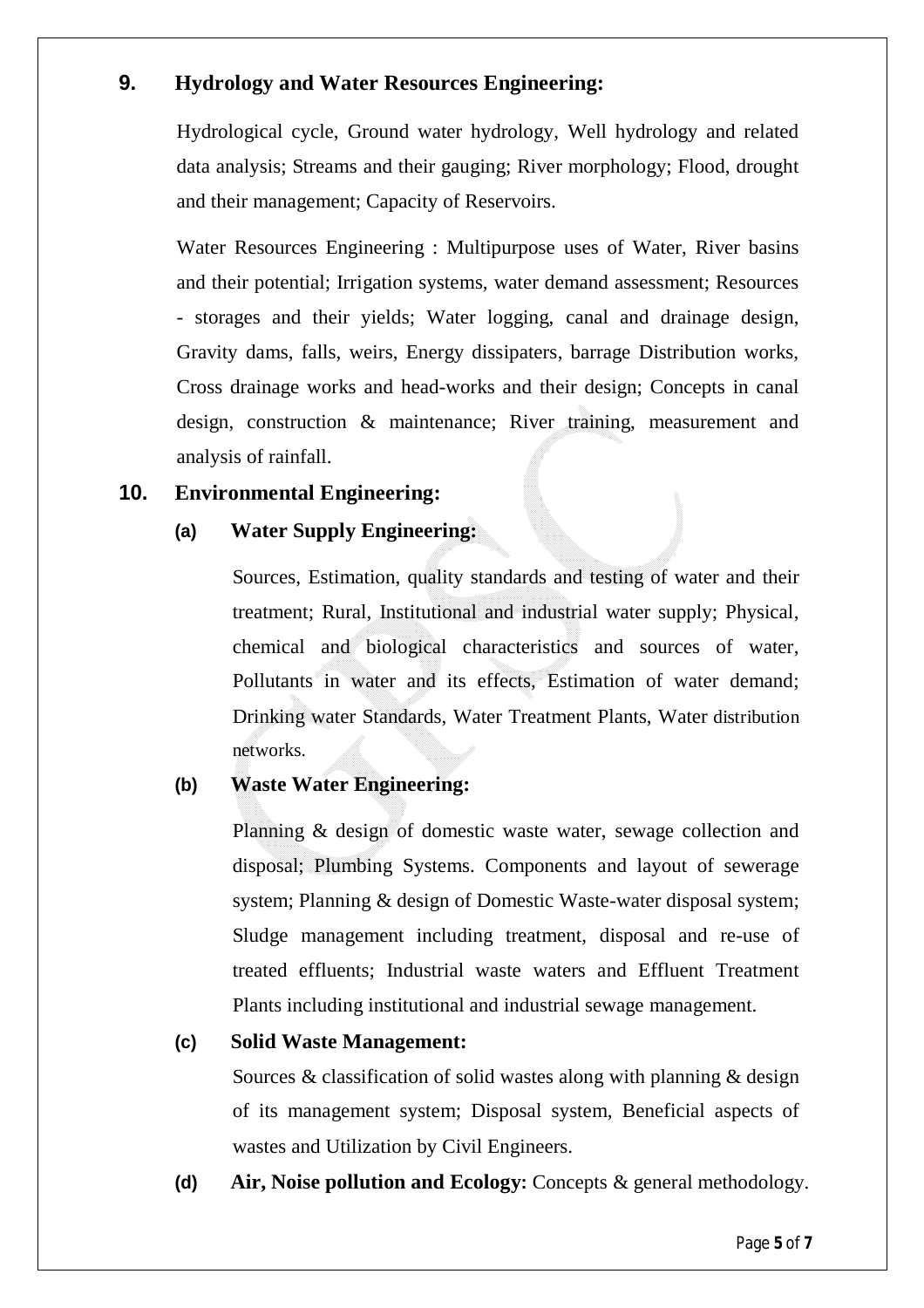# **11. Geo-technical Engineering and Foundation Engineering:**

# **(a) Geo-technical Engineering:**

Soil exploration - planning & methods, Properties of soil, classification, various tests and interrelationships; Permeability & Seepage, Compressibility, consolidation and Shearing resistance, Earth pressure theories and stress distribution in soil; Properties and uses of geo-synthetics.

# **(b) Foundation Engineering:**

Types of foundations & selection criteria, bearing capacity, settlement analysis, design and testing of shallow & deep foundations; Slope stability analysis, earthen embankments, Dams and Earth retaining structures: types, analysis and design, Principles of ground modifications.

# **12. Surveying and Geology:**

# **(a) Surveying:**

Classification of surveys, various methodologies, instruments & analysis of measurement of distances, elevation and directions; Field astronomy, Global Positioning System; Map preparation; Photogrammetry; Remote sensing concepts; Survey Layout for culverts, canals, bridges, road/railway alignment and buildings, Setting out of Curves.

# **(b) Geology:**

Basic knowledge of Engineering geology & its application in projects.

# **13. Transportation Engineering:**

**Highways -** Planning & construction methodology, Alignment and geometric design; Traffic Surveys and Controls; Principles of Flexible and Rigid pavements design.

**Tunneling** - Alignment, methods of construction, disposal of muck, drainage, lighting and ventilation.